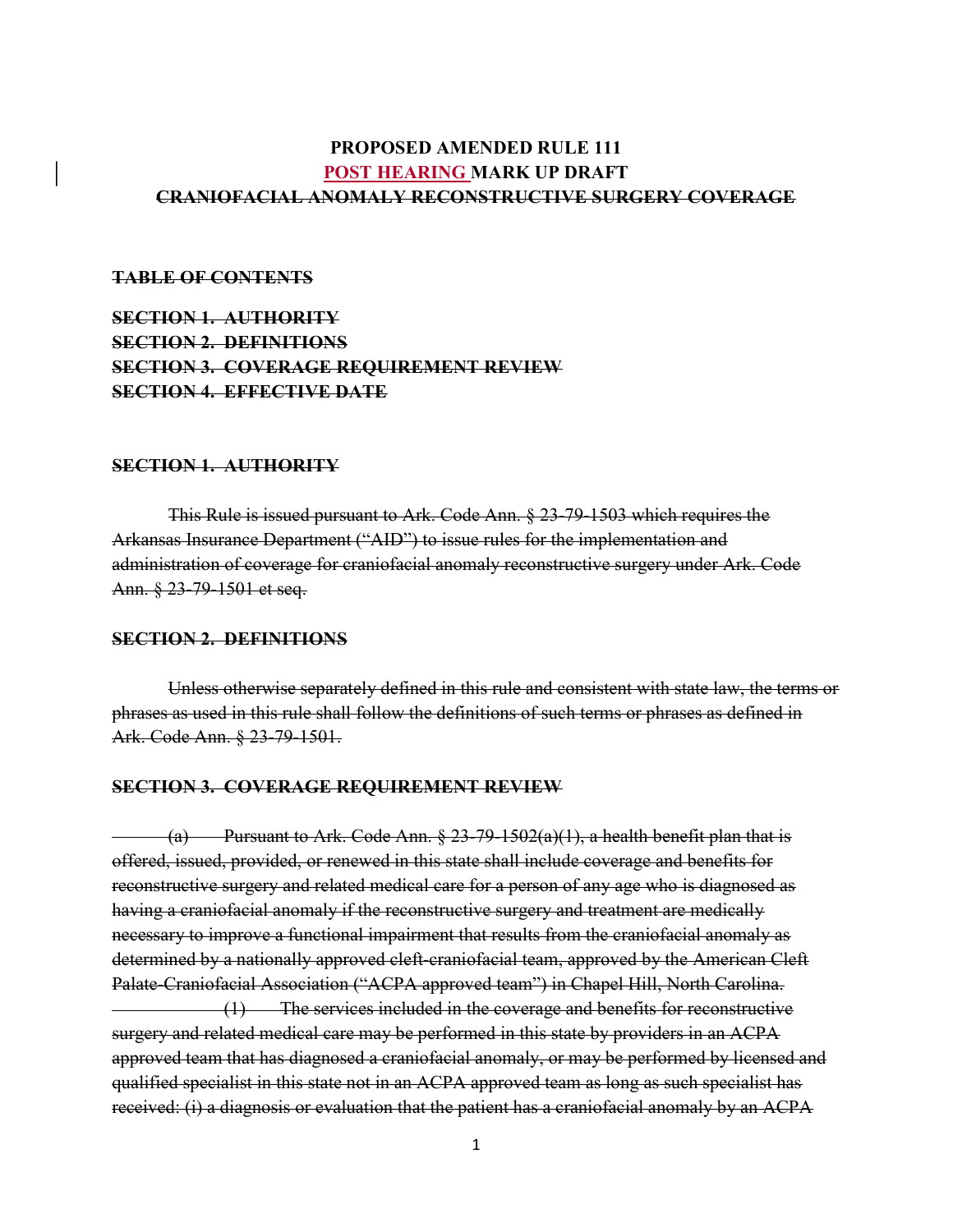approved team; (ii) a written authorization or approval of the proposed services and treatment plan by an ACPA approved team, including approval of any additional services or care, subsequent to the treatment plan; (iii) the licensed and qualified specialist agrees it must maintain clinical records and provide appropriate documentation whenever requested by an ACPA approved team; (iv) the licensed and qualified specialist must be willing to allow the member(s) of the ACPA approved team to closely oversee all treatment(s); and (v) the licensed and qualified medical specialist must also agree to the ACPA team providing ongoing review for all authorized services including accepting any limitations or withdrawal of such approvals depending on the outcome and medical needs and care of the patient.

(2) Due to the limited number of ACPA approved teams in this state needed to perform diagnoses and review surgery treatment plans for patients with craniofacial anomalies at this time, an ACPA approved team outside this state may provide the evaluation, authorizations and review as required in Section Three  $(3)$  (a)(1)(i)-(v) of this rule. Nothing in this rule is intended to require a health benefit plan to provide coverage and benefits for reconstructive surgery services themselves to be performed outside this state.

 (b) Pursuant to Ark. Code Ann. § 23-79-1502(b), a health benefit plan shall also provide coverage for dental and vision care as approved by an ACPA approved team following the requirements of this section.

### SECTION 4. EFFECTIVE DATE

 $\overline{a}$ 

 $\overline{a}$ 

 $\overline{a}$ 

 $\overline{a}$  $\overline{a}$  The effective date of this Rule is November 23, 2015.

 ALLEN W. KERR INSURANCE COMMISSIONER

 $\overline{\phantom{a}}$  , and the contract of the contract of the contract of the contract of the contract of the contract of the contract of the contract of the contract of the contract of the contract of the contract of the contrac **DATE** 

\_\_\_\_\_\_\_\_\_\_\_\_\_\_\_\_\_\_\_\_\_\_\_\_\_\_\_\_\_\_\_\_\_\_\_\_\_\_\_\_

# CRANIOFACIAL ANOMALY RECONSTRUCTIVE SURGERY COVERAGE "WENDELYN'S CRANIOFACIAL LAW"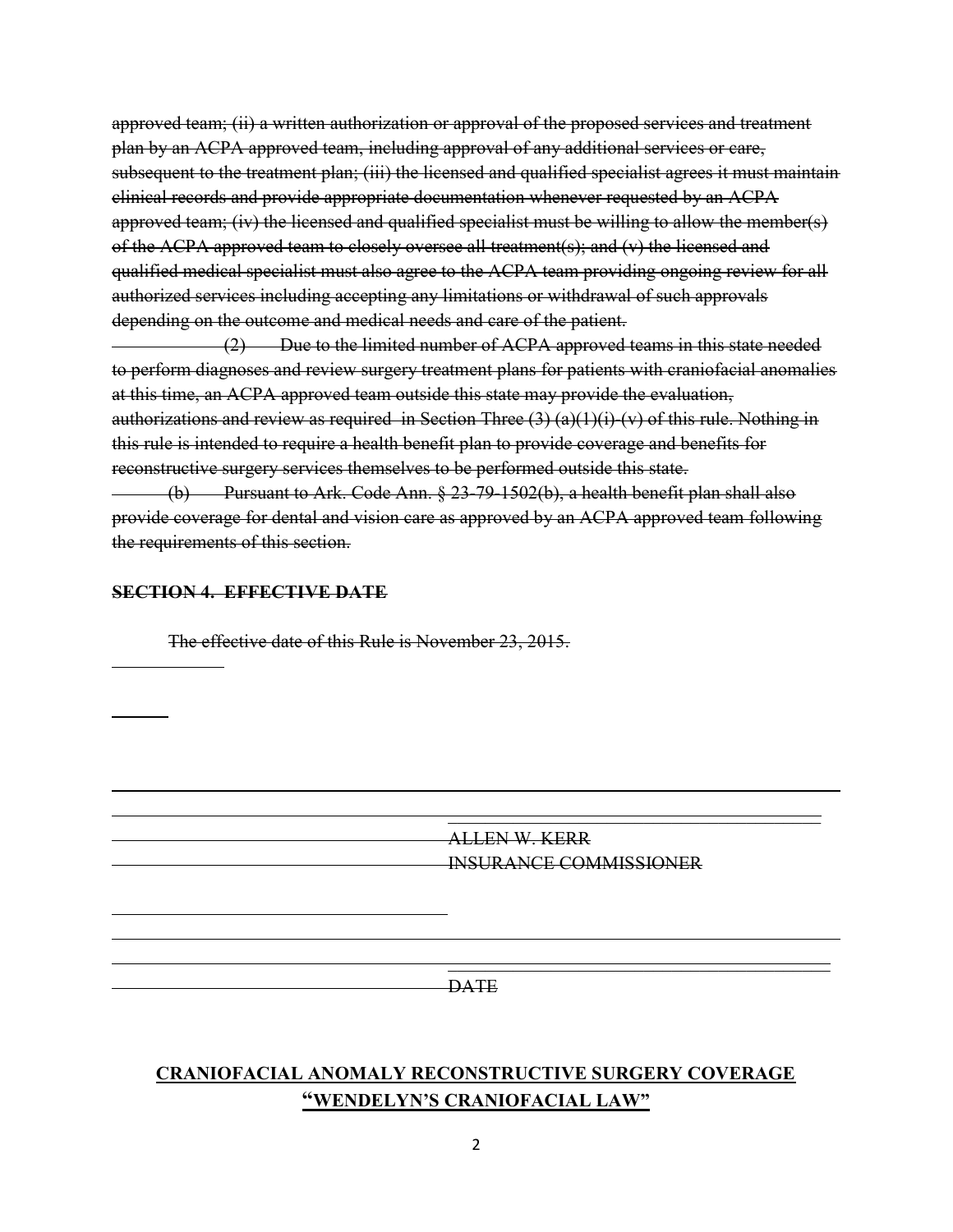## TABLE OF CONTENTS

SECTION 1. AUTHORITY SECTION 2. DEFINITIONS SECTION 3. COVERAGE REQUIREMENTS FOR HEALTH INSURERS UNDER THIS RULE SECTION 4. MEDICAL PROVIDER OFFICE REQUIREMENTS FOR ACPA APPROVED TEAMS FOR CRANIOFACIAL PROVIDERS SECTION 5. MEDICAL PROVIDER OFFICE REQUIREMENTS FOR NON CRANIOFACIAL PROVIDERS SECTION 6. CODING FEE FOR EVALUATION SECTION 7. ATTESTATION OR AUTHORIZATION FORM SECTION 8. EFFECTIVE DATE

### SECTION 1. AUTHORITY

This Rule is issued pursuant to Ark. Code Ann. § 23-79-1503 which requires the Arkansas Insurance Department ("AID") to issue rules for the implementation and administration of coverage for craniofacial anomaly reconstructive surgery and recommended treatment under Ark. Code Ann. § 23-79-1501 et seq. This Rule is also issued to implement Act 955 of 2021, "An Act to Modify the Law Concerning Craniofacial Coverage and to Establish Wendelyn's Craniofacial Law" (hereafter, Act 955, formerly codified from Act 1226 of 2013 and Act 373 of 2015).

### SECTION 2. DEFINITIONS

For purposes of this Rule, the following definitions will apply:

(1) "acquired craniofacial anomaly" means a craniofacial condition caused or brought on only by trauma or tumor.

(2) "craniofacial anomaly" means the abnormal development of the skull and face.

(3) "healthcare service" means a healthcare procedure, treatment, or service provided by a medical provider.

(4) "medical provider" means a person who performs healthcare services for patients with a craniofacial anomaly.

(5) "nonurgent" healthcare service means any craniofacial healthcare service which is not urgent.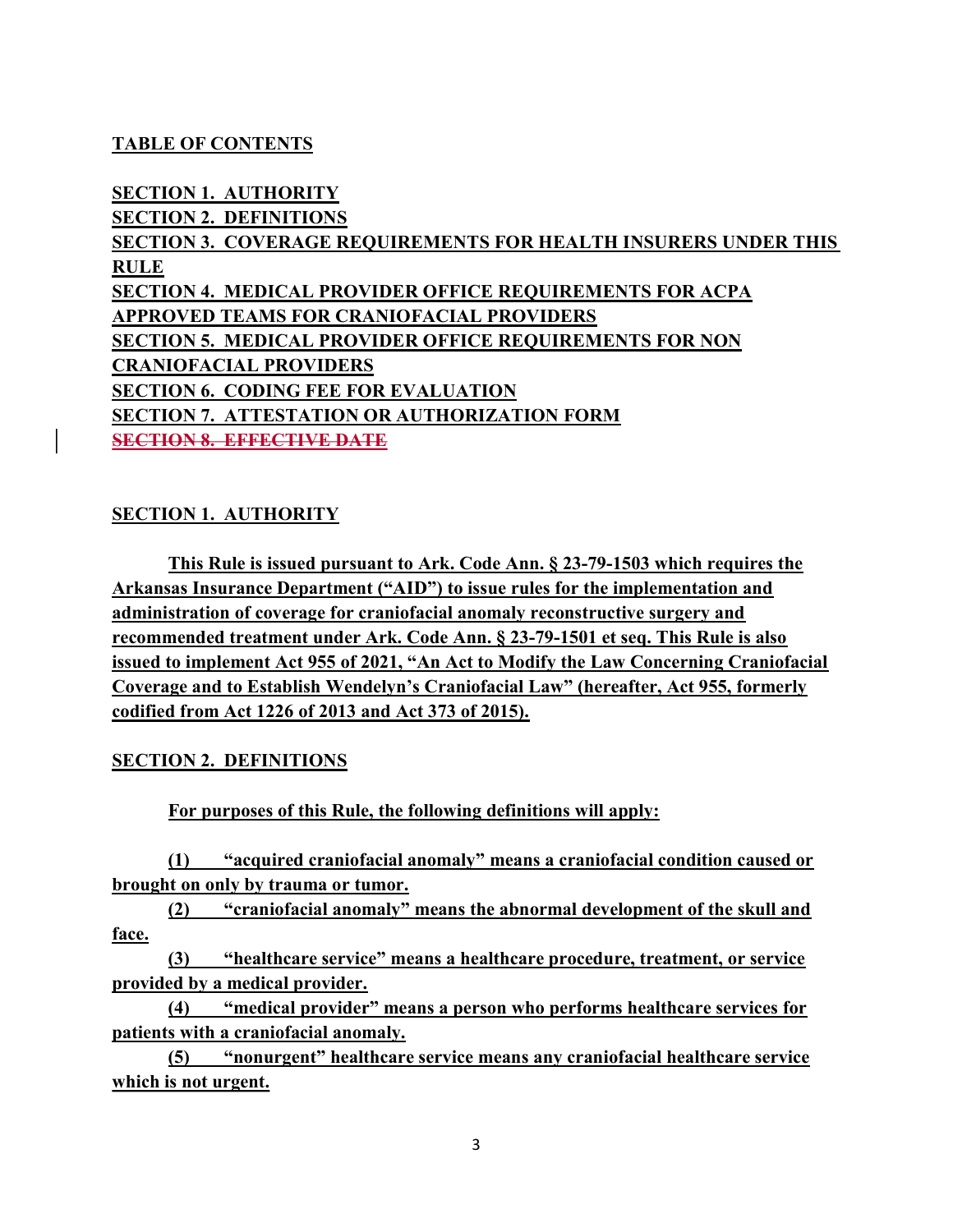(6) "reconstructive surgery" means the use of surgery to alter the form and function of cranial facial tissues due to a congenital or acquired musculoskeletal disorder, including surgery to alter the form and function of the skull and face.

(7) "surgical team member" means a surgical surgical-member of an American Cleft Palate-Craniofacial Association ("ACPA") approved team who specializes in craniofacial anomaly reconstructive surgery or a surgical member of an approved team with requisite and equivalent craniofacial surgical experience in the field of service requested to be reviewed.

(8) "urgent healthcare service" means a craniofacial healthcare service for a non-life-threatening condition that, in the opinion of a provider with knowledge of a craniofacial patient's medical condition, requires prompt medical care in order to prevent:

(A) A serious threat to life, limb, or eyesight;

(B) Worsening impairment of a bodily function that threatens the body's ability to regain maximum function;

(C) Worsening dysfunction or damage of any bodily organ or part that threatens the body's ability to recover from the dysfunction or damage; or

(D) Severe pain that cannot be managed without prompt medical care.

# SECTION 3. COVERAGE REQUIREMENTS FOR HEALTH INSURERS UNDER THIS RULE

(a) Health insurers shall be subject to all Sections of this Rule.

| (b) | Pursuant to Ark. Code Ann. § 23-79-1502(b), a health benefit plan shall              |
|-----|--------------------------------------------------------------------------------------|
|     | provide coverage for dental and vision care as approved by an ACPA approved surgical |
|     | team member following the requirements of this section.                              |

(c) A health benefit plan shall include coverage for the following:

(1) On an annual basis, or during the course of a year:

(A) Sclera contact lenses, including coatings;

(B) Office visits;

l

(C) An ocular impression of each eye;

(D) Autologous serum eye drops;

 (E) eye weights, either surgically and/or external eye weights in one or both eyes as directed by an eye specialist, as needed;

 (2) (A) Every two (2) years, two (2) hearing aids and two (2) hearing aid molds for each ear.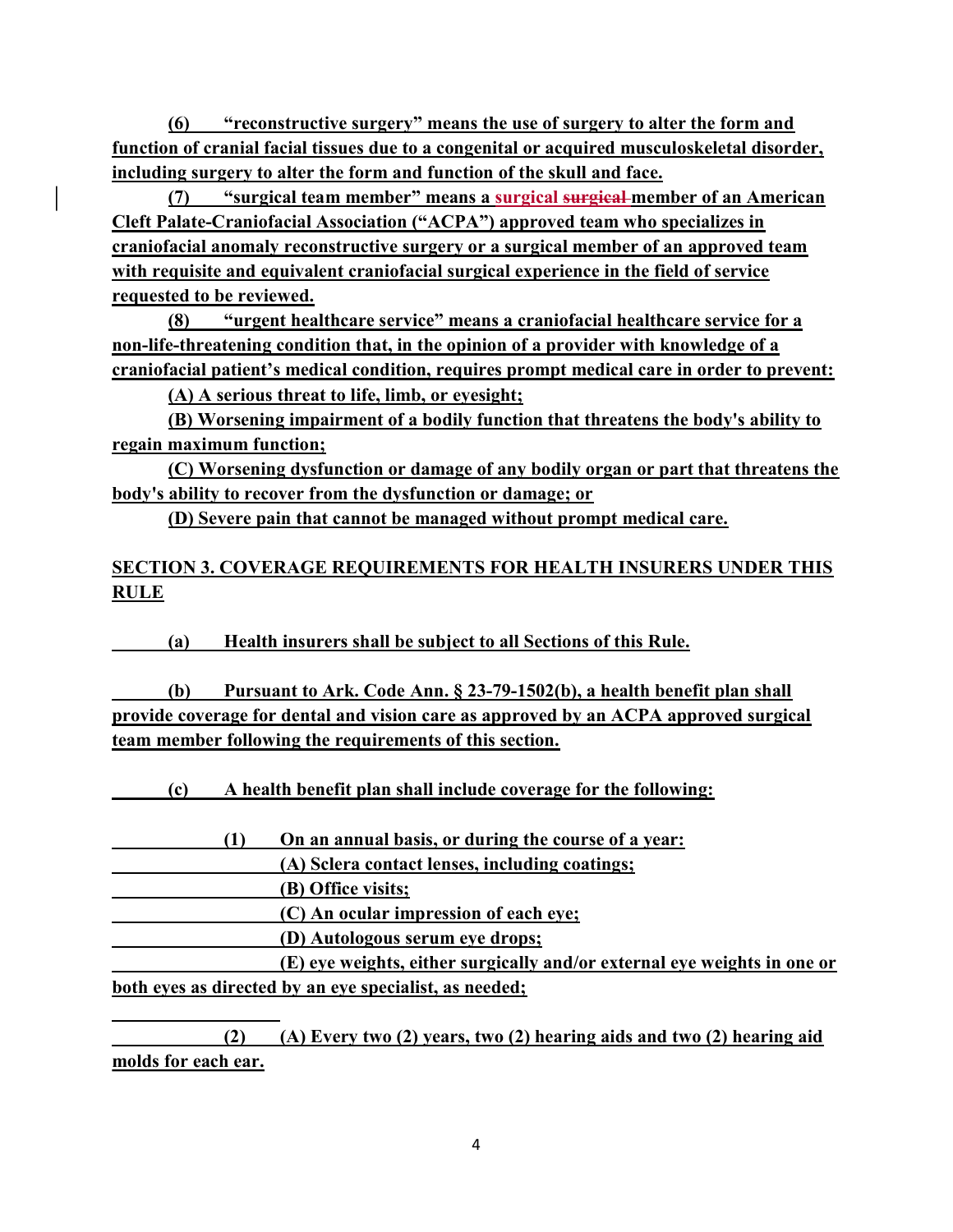(B) As used in this section, "hearing aids" includes behind the ear, in the ear, wearable bone conductions, surgically implanted bone conduction services, and cochlear implants; and

 (d) A health benefit plan, or any third party administrator for the plan, shall not require mail order, walkin clinics, or in-network protocols, for compliance with any audiology or others services, as mandated by this Rule.

 (e) Any additional tests or procedures that are medically necessary for a craniofacial patient and any diagnostic service incidental to the provision of these benefits in this Section.

 (f) For healthcare services to be performed by a nationally approved cleftcraniofacial team, or recommended healthcare services to be performed by a medical provider that is not on a nationally approved cleft-craniofacial teamnon craniofacial provider, a request for written authorization or approval shall be reviewed by the administrator (health insurer) of the health benefit plan:

 (A) Within two (2) working days from the request by a nationally approved cleft-craniofacial surgical team member, or by a medical provider that is not on a nationally approved cleft-craniofacial team if the request is accompanied by an Attestation in the form established by this Rule that is signed by a surgical team member of an APCA Approved Team, for a nonurgent case; or

 (B) Within twenty-four (24) hours from the request by a nationally approved cleft-craniofacial surgical team member, or by a medical provider that is not on a nationally approved cleft-craniofacial team if the request is accompanied by an Attestation in the form established by this Rule that is signed by a surgical team member of an APCA Approved Team for an urgent case. The health insurer must be familiar with or willing to become familiar with the particular craniofacial diagnoses in question and recommended procedure prior to making a determination. The standards in this section shall follow the Prior Authorization Transparency Initiative.

# SECTION 4. MEDICAL PROVIDER OFFICE REQUIREMENTS FOR ACPA APPROVED TEAMS FOR CRANIOFACIAL PROVIDERS

 (a) Medical Provider Office Requirements for ACPA Approved Teams. (b) For healthcare services that are recommended by a surgical member of a nationally approved cleft-craniofacial team, a request for written authorization shall be submitted to the health benefit plan:

 (A) Within At least two (2) working days from before the proposed service dateappointment date or services rendered date, by a nationally approved cleft-craniofacial surgical team, for a nonurgent case; or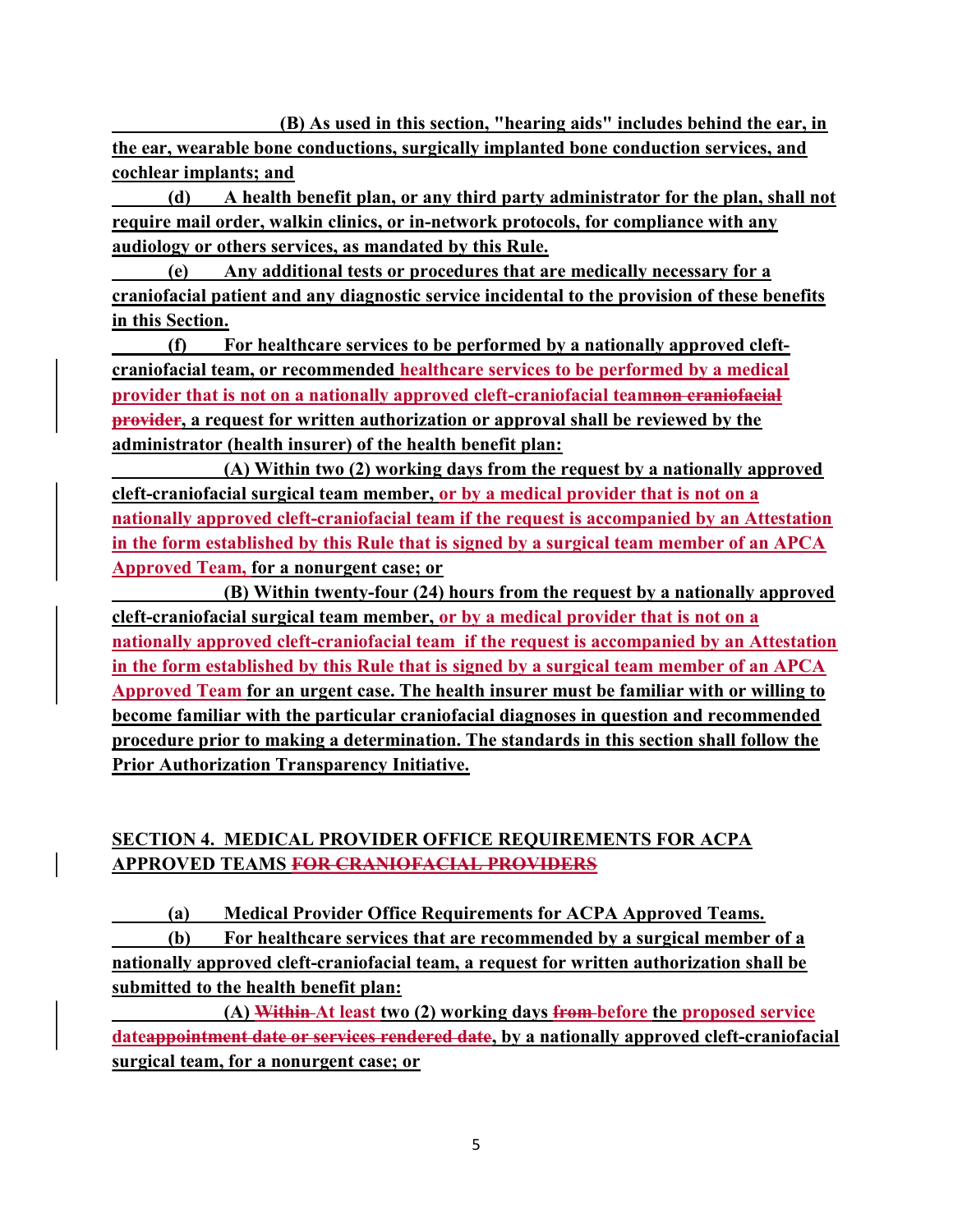(B) Within At least twenty-four (24) hours from before the proposed services dateappointment date or services rendered date, by a nationally approved cleft-craniofacial surgical team member, for an urgent case.

 (c) Every needed service or recommended procedure shall be authorized by an Attestation in the form established by this Rule that is signed by a surgical team member of an APCA Approved team, initiated from and thereafter be monitored under the coordinated treatment plan until the completion of such services by the nationally approved cleft-craniofacial surgical team member.

 (d) The standards in this section shall follow the Prior Authorization Transparency Initiative.

# SECTION 5. MEDICAL PROVIDER OFFICE REQUIREMENTS FOR NON ACPA APPROVED TEAM MEMBERS CRANIOFACIAL PROVIDERS

 (a) Medical Provider Office Requirements for Non APCA Approved Team members. Noncraniofacial Providers. A medical provider that is not on a nationally approved cleft craniofacial team shall communicate and respond within two (2) working days from the request appointment or services rendered date to any medical information requests made by the nationally approved cleft-craniofacial surgical team member who initiated made the recommendation described in this Rulesection.

 (b) For healthcare services that are recommended by a surgical team member of a nationally approved cleft-craniofacial team that are to be performed by a medical provider that is not on a nationally approved cleft-craniofacial team, a request for written authorization or approval shall be submitted to the health benefit plan:

 (i) At least Within two (2) working days before from the proposed service date the appointment date or date of the requested services as recommended by a nationally approved cleft-craniofacial surgical team member, for a nonurgent case; or (ii) Within twenty-four (24) hours before from the proposed service

date <del>appointment date or date of requested services</del> as recommended by a nationally approved cleft-craniofacial surgical team member, for an urgent case.

 (c) The recommended needed services shall be the subject of an attestation delivered by a surgical team member of an APCA Approved Team initiated from a referral to the medical provider and thereafter be monitored under the coordinated treatment plan until the completion of such services by the nationally approved cleftcraniofacial surgical team member.

(d) The noncraniofacial provider A medical provider that is not on a nationally approved cleft-craniofacial team shall comply with Section 7 for referrals for services.

 (e) The standards in this section shall follow the Prior Authorization Transparency Initiative.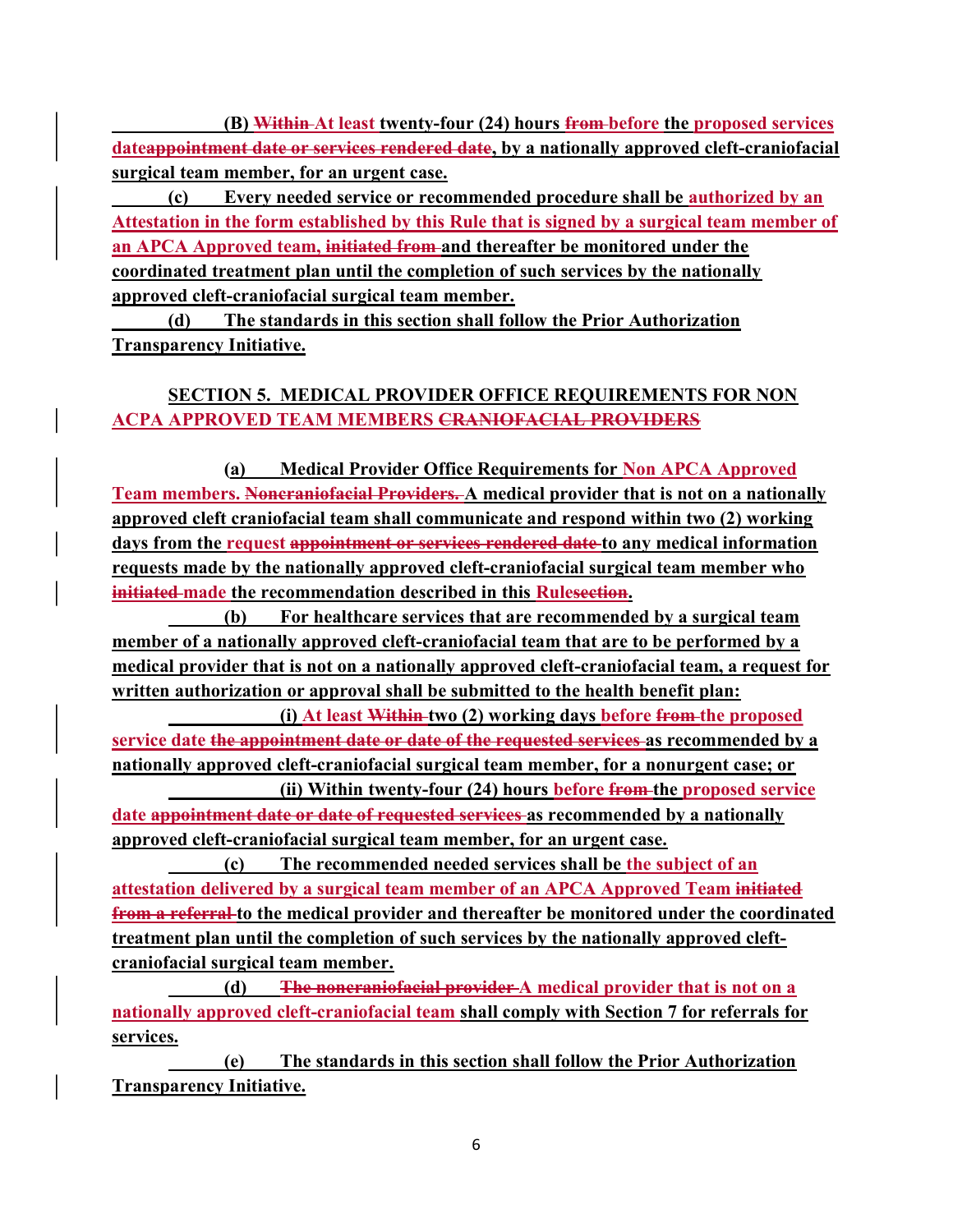(f) For claims to be admitted or paid under this Section, for purposes of this Section, a medical provider that is not on a nationally approved cleft-craniofacial team shall submit to the health benefit plan a signed attestation form (Exhibit "A") by a surgical team member of an ACPA Approved Team. The health benefit plan shall have two (2) working days from the submission date to review such claim(s) for nonurgent cases and twenty-four (24) hours for urgent cases.

# SECTION 6. CODING FEE FOR EVALUATION

 Every health benefit plan covering residents or enrollees in this State shall cover charges for evaluations performed by a nationally approved cleft-craniofacial team in its review of proposed services under Section Five (5) of this Rule. The coding designation number and fee amount for such charges shall be the same for all health benefit plans pursuant to an explanatory bulletin by the Commissioner which will be issued annually or as needed.

# SECTION 7. ATTESTATION OR AUTHORIZATION FORM

 For services to be reviewed under Section Five (5) of this Rule, the medical provider that is not on a nationally approved cleft-craniofacial team non craniofacial provider shall use the Attestation or Authorization form which shall be designated as Wendelyn's Craniofacial Law Authorization Form as Exhibit "A" to this Rule.

SECTION 8. EFFECTIVE DATE

The effective date of this Rule is January 1, 2022.

 ALAN MCCLAIN INSURANCE COMMISSIONER

 $\frac{1}{\sqrt{2}}$  , and the contract of the contract of the contract of the contract of the contract of the contract of the contract of the contract of the contract of the contract of the contract of the contract of the contra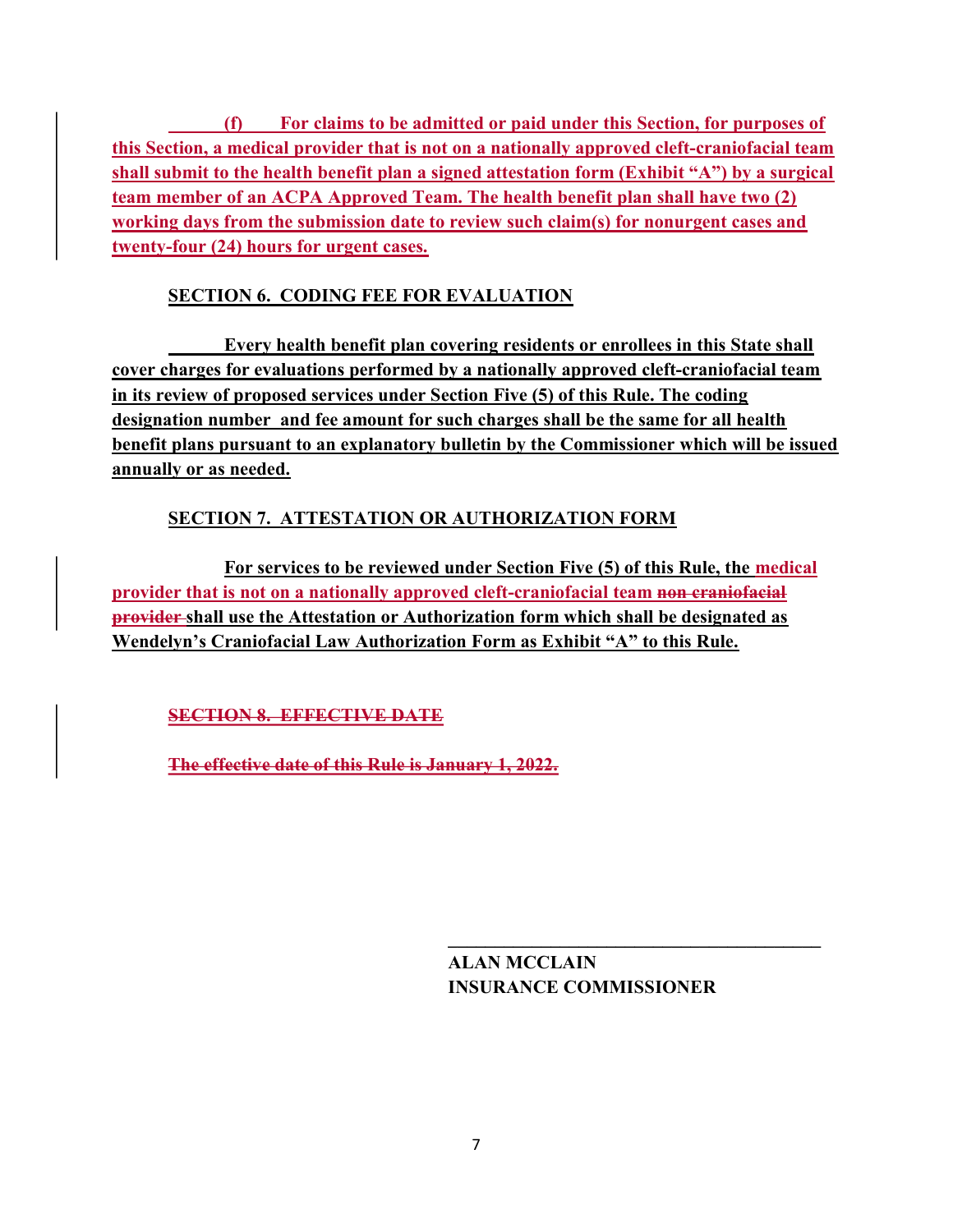**DATE**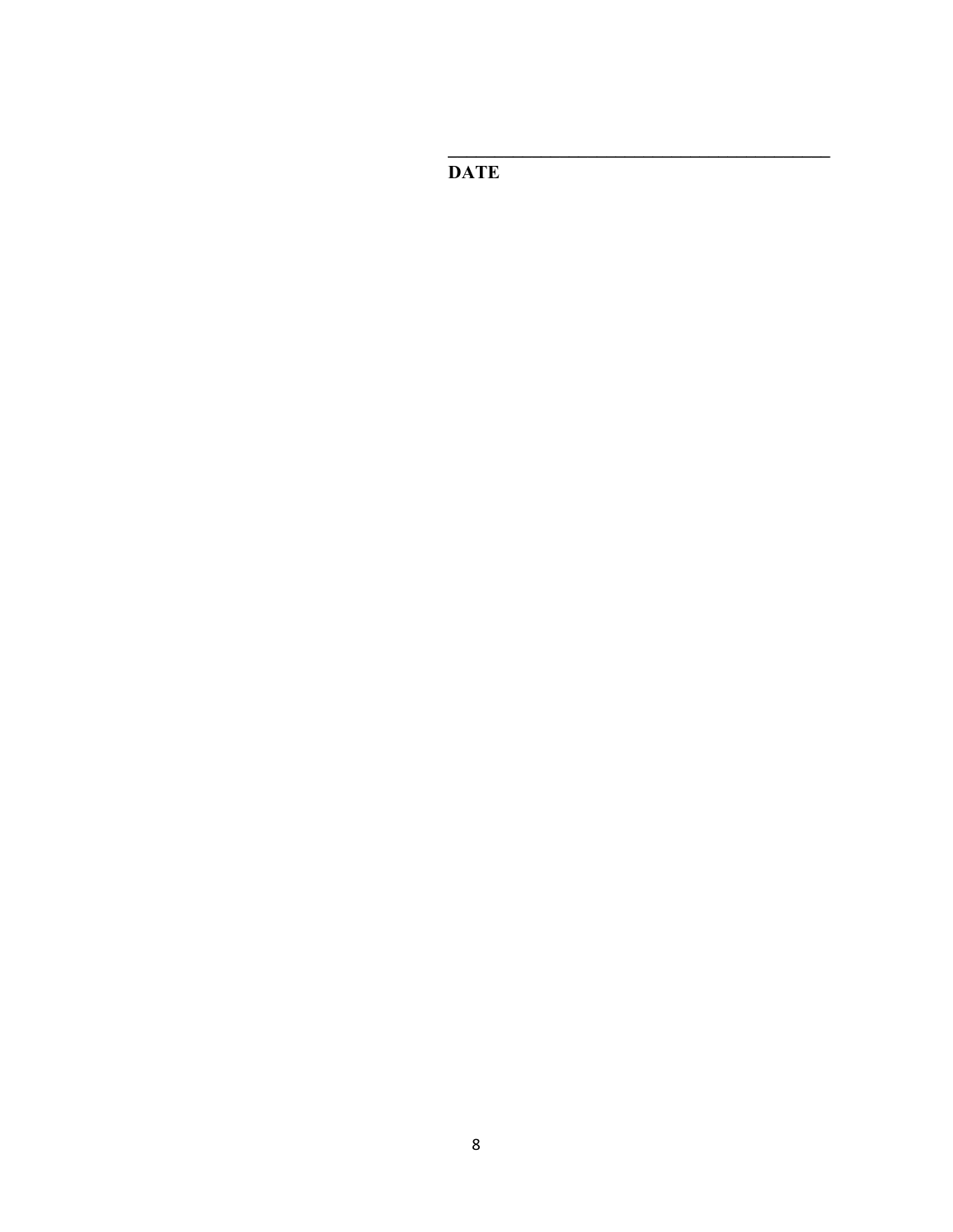### APPENDIX A ATTESTATION OF SURGICAL MEMBER OF AN AMERICAN CLEFT PALATE-CRANIO-FACIAL ASSOCIATION APPROVED TEAM

I, [NAME] , and a Member of [Name of organization], a cleftcraniofacial team approved by the American Cleft Palate-Craniofacial Association.

On 20, I examined [Patient's Name] and reviewed his/her medical records. In addition, I examined the proposed treatment plan submitted by Dr. [provider's name] Copies of the medical records and treatment plan accompany this document.

 As a result of these examinations, I attest that Mr./ Ms. [Patient's Last Name] suffers from craniofacial anomaly. I further attest that the proposed treatment plan will provide surgery and treatment that are medically necessary to improve a functional impairment that results from the craniofacial anomaly.

SIGNATURE PRINTED NAME \_\_\_\_DATE\_\_\_\_\_\_\_\_\_\_\_\_\_\_\_\_\_\_\_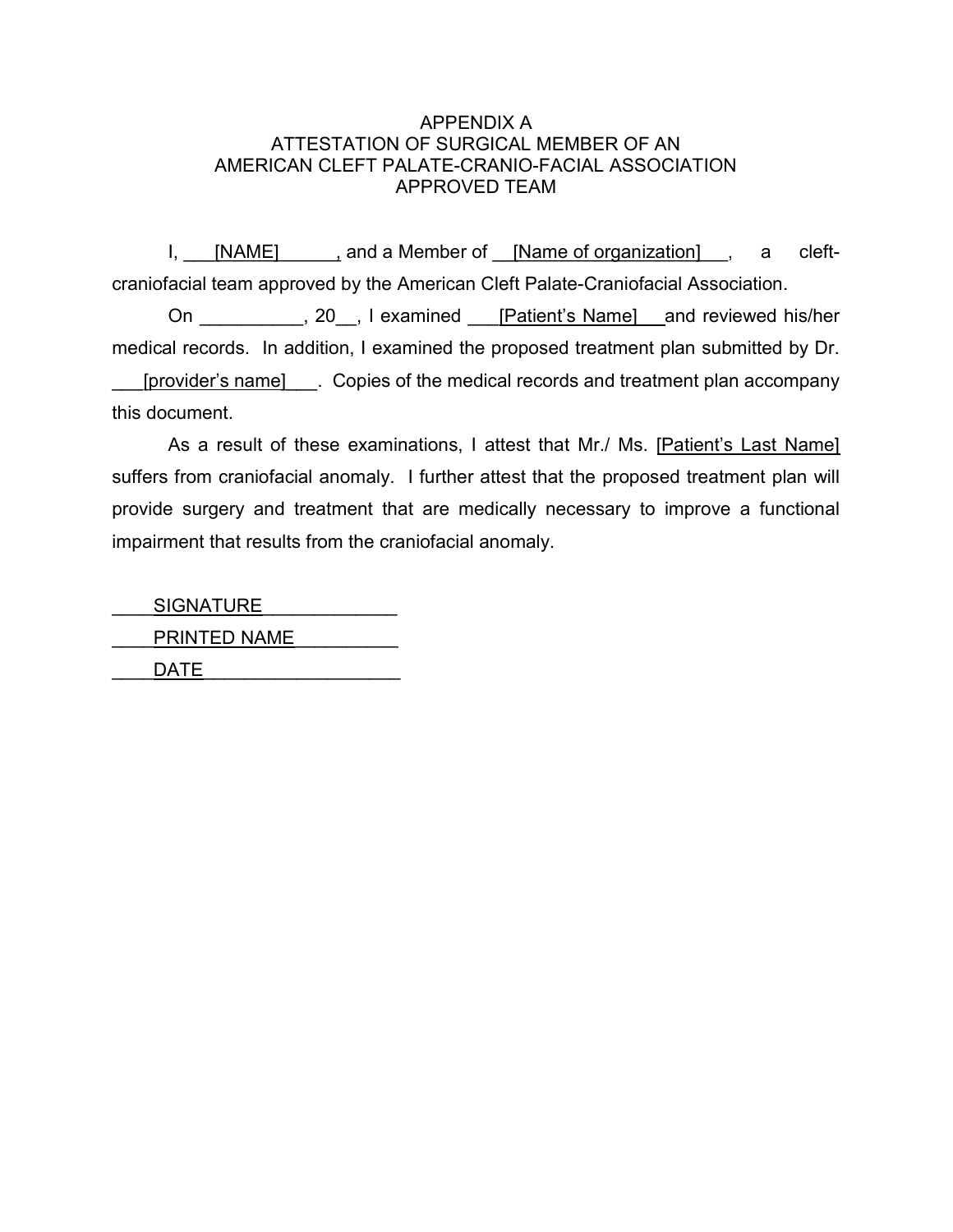**Stricken language would be deleted from and underlined language would be added to present law. Act 955 of the Regular Session**

| 1  | State of Arkansas           | As Engrossed: S3/30/21 S4/13/21                                               |                        |
|----|-----------------------------|-------------------------------------------------------------------------------|------------------------|
| 2  | 93rd General Assembly       | A Bill                                                                        |                        |
| 3  | Regular Session, 2021       |                                                                               | <b>SENATE BILL 602</b> |
| 4  |                             |                                                                               |                        |
| 5  | By: Senators Irvin, L. Eads |                                                                               |                        |
| 6  |                             |                                                                               |                        |
| 7  |                             | For An Act To Be Entitled                                                     |                        |
| 8  |                             | AN ACT TO MODIFY THE LAW CONCERNING CRANIOFACIAL                              |                        |
| 9  |                             | COVERAGE; TO ESTABLISH WENDELYN'S CRANIOFACIAL LAW -                          |                        |
| 10 |                             | CRANIOFACIAL COVERAGE; TO DECLARE AN EMERGENCY; AND                           |                        |
| 11 |                             | FOR OTHER PURPOSES.                                                           |                        |
| 12 |                             |                                                                               |                        |
| 13 |                             |                                                                               |                        |
| 14 |                             | <b>Subtitle</b>                                                               |                        |
| 15 |                             | TO MODIFY THE LAW CONCERNING CRANIOFACIAL                                     |                        |
| 16 |                             | COVERAGE; TO ESTABLISH WENDELYN'S                                             |                        |
| 17 |                             | CRANIOFACIAL LAW - CRANIOFACIAL COVERAGE;                                     |                        |
| 18 |                             | AND TO DECLARE AN EMERGENCY.                                                  |                        |
| 19 |                             |                                                                               |                        |
| 20 |                             |                                                                               |                        |
| 21 |                             | BE IT ENACTED BY THE GENERAL ASSEMBLY OF THE STATE OF ARKANSAS:               |                        |
| 22 |                             |                                                                               |                        |
| 23 |                             | SECTION 1. Arkansas Code Title 23, Chapter 79, Subchapter 15, is              |                        |
| 24 |                             | amended to add an additional section to read as follows:                      |                        |
| 25 | 23-79-1504. Title.          |                                                                               |                        |
| 26 |                             | This subchapter shall be known and may be cited as "Wendelyn's                |                        |
| 27 |                             | Craniofacial Law - Craniofacial Coverage".                                    |                        |
| 28 |                             |                                                                               |                        |
| 29 |                             | SECTION 2. Arkansas Code § 23-79-1501(1), concerning the definition of        |                        |
| 30 |                             | "craniofacial anomaly" used in the coverage for craniofacial anomaly          |                        |
| 31 |                             | reconstructive surgery, is amended to read as follows:                        |                        |
| 32 |                             | (1) "Craniofacial anomaly" means a congenital or acquired                     |                        |
| 33 |                             | musculoskeletal disorder that primarily affects the cranial facial tissue the |                        |
| 34 |                             | abnormal development of the skull and face;                                   |                        |
| 35 |                             |                                                                               |                        |
| 36 |                             | SECTION 3. Arkansas Code § 23-79-1501(2)(C), concerning the definition        |                        |

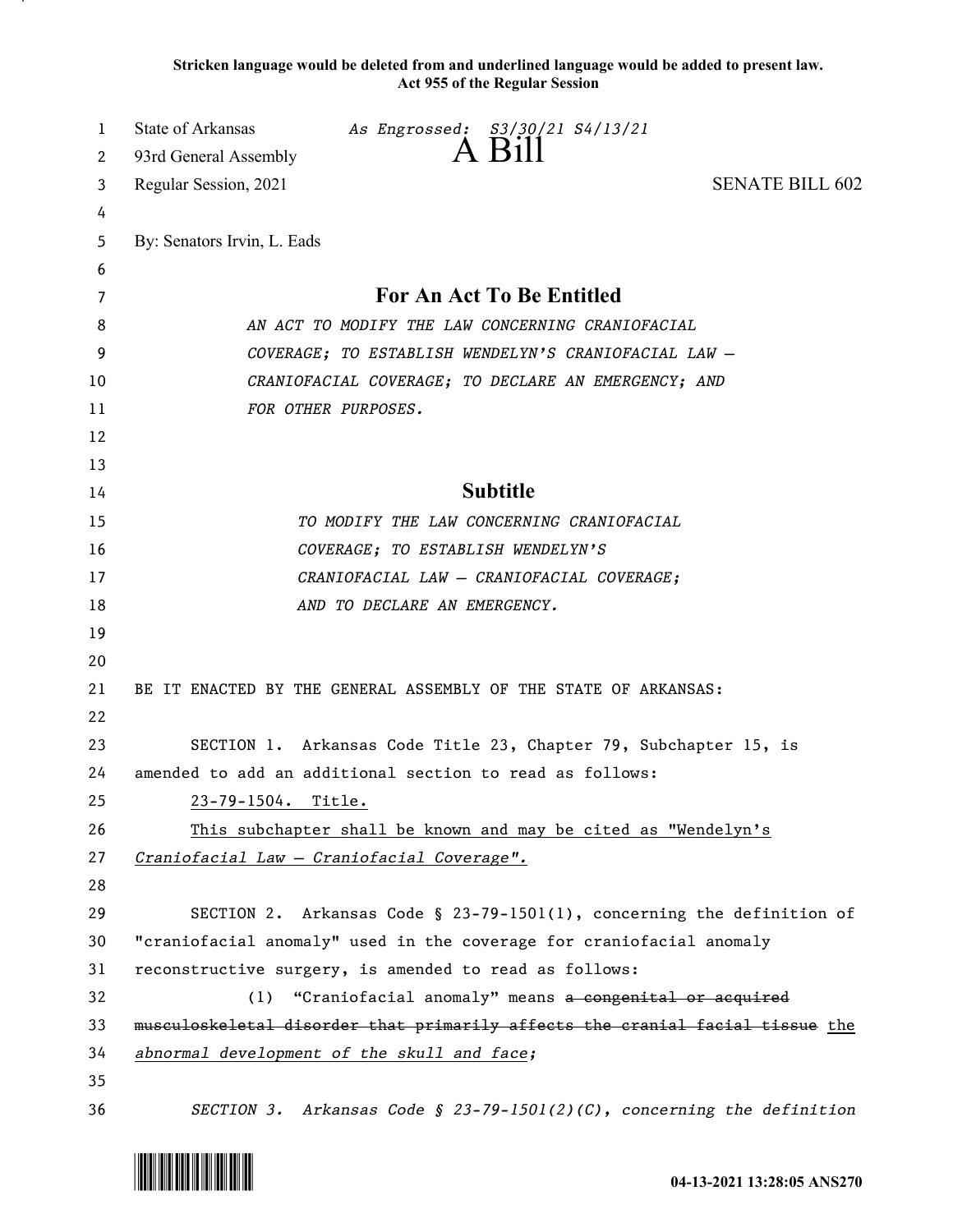*of "health benefit plan" used in the coverage for craniofacial anomaly reconstructive surgery, is amended to read as follows: (C) "Health benefit plan" does not include: (i) A disability income plan; (ii) A credit insurance plan; (iii) Insurance coverage issued as a supplement to liability insurance; (iv) Medical payments under an automobile or homeowners' insurance plan; (v) A health benefit plan provided under Arkansas Constitution, Article 5, § 32, the Workers' Compensation Law, § 11-9-101 et seq., and the Public Employee Workers' Compensation Act, § 21-5-601 et seq.; (vi) A plan that provides only indemnity for hospital confinement; (vii) An accident-only plan; or (viii) A specified disease plan; or (ix) A plan that provides only dental benefits or eye and vision care benefits; and* SECTION *4*. Arkansas Code § 23-79-1501(3), concerning the definition of "reconstructive surgery" used in the coverage for craniofacial anomaly reconstructive surgery, is amended to read as follows: (3) "Reconstructive surgery" means the use of surgery to alter the form and function of the cranial facial tissues due to a congenital or acquired musculoskeletal disorder, including surgery to alter the form and *function of the skull and face.* SECTION *5*. Arkansas Code § 23-79-1502(b), concerning medical care coverage for craniofacial anomaly reconstructive surgery requirements, is amended to read as follows: (b) Medical care coverage required under this section includes 32 coverage for reconstructive surgery, dental care, and vision care, and the use of at least one (1) hearing aid. SECTION *6*. Arkansas Code § 23-79-1502, concerning coverage for craniofacial anomaly reconstructive surgery requirements, is amended to add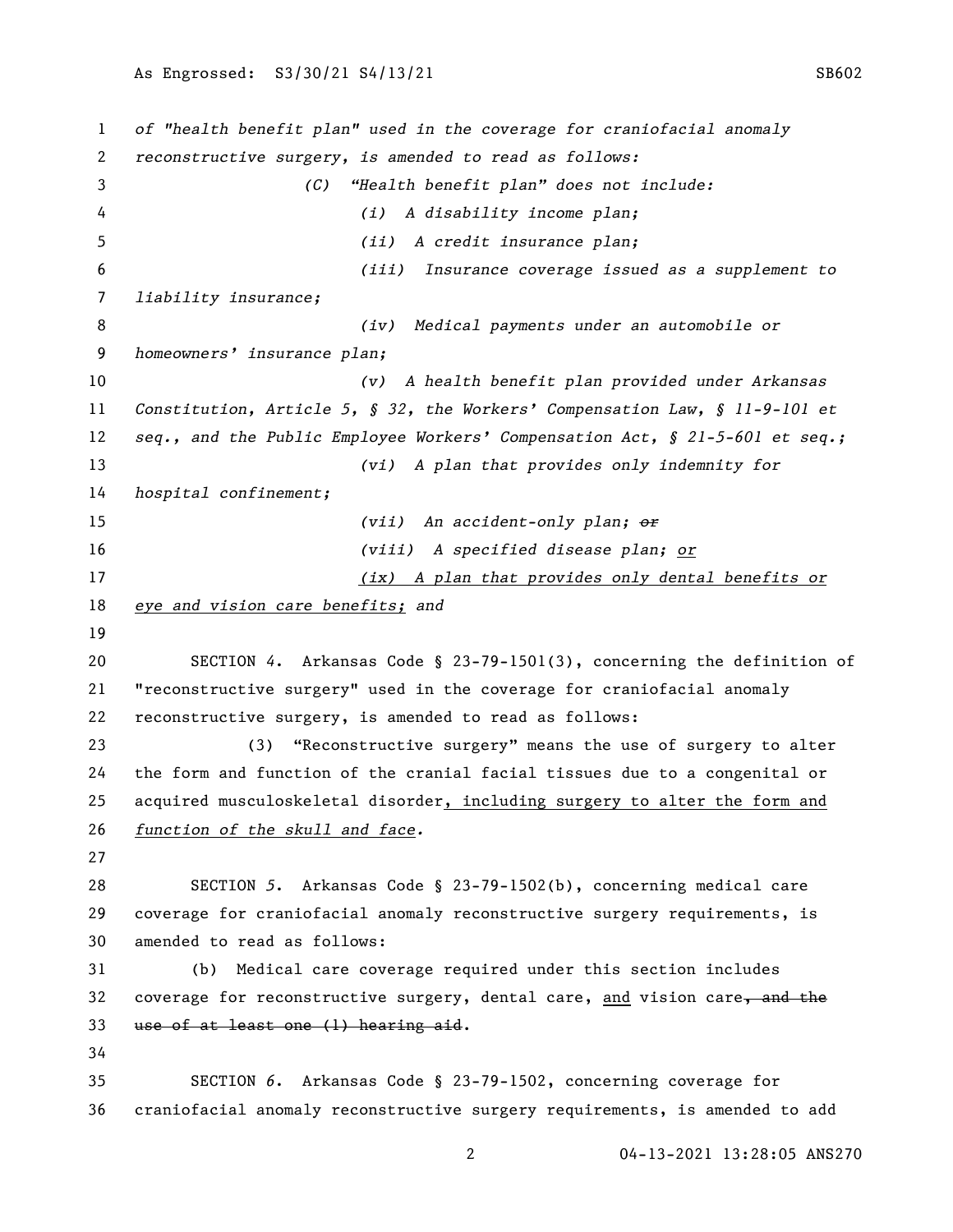| 1  | additional subsections to read as follows:                                    |
|----|-------------------------------------------------------------------------------|
| 2  | $(c)(1)$ The services included in the coverage described in subsection        |
| 3  | (b) of this section shall be authorized by a surgical member of a nationally  |
| 4  | approved cleft-craniofacial team of the American Cleft Palate-Craniofacial    |
| 5  | Association.                                                                  |
| 6  | For healthcare services to be performed by a nationally<br>(2)                |
| 7  | approved cleft-craniofacial team, a request for written authorization or      |
| 8  | approval shall be reviewed by the administrator of the health benefit plan:   |
| 9  | (A) Within two (2) working days from the request by a                         |
| 10 | nationally approved cleft-craniofacial surgical team member, for a nonurgent  |
| 11 | case; or                                                                      |
| 12 | Within twenty-four (24) hours from the request by a<br>(B)                    |
| 13 | nationally approved cleft-craniofacial surgical team member, for an urgent    |
| 14 | case.                                                                         |
| 15 | $(3)(A)$ For healthcare services that are recommended by a                    |
| 16 | surgical member of a nationally approved cleft-craniofacial team that are to  |
| 17 | be performed by a medical provider that is not on a nationally approved       |
| 18 | cleft-craniofacial team, a request for written authorization or approval      |
| 19 | shall be reviewed:                                                            |
| 20 | Within two (2) working days from the request by<br>(i)                        |
| 21 | a nationally approved cleft-craniofacial surgical team member, for a          |
| 22 | nonurgent case; or                                                            |
| 23 | (ii) Within twenty-four (24) hours from the request                           |
| 24 | by a nationally approved cleft-craniofacial surgical team member, for an      |
| 25 | urgent case.                                                                  |
| 26 | A medical provider that is not a craniofacial<br>(B)                          |
| 27 | specialist shall communicate in a timely manner its proposed healthcare       |
| 28 | services to the nationally approved cleft-craniofacial surgical team member   |
| 29 | who initiated the recommendation described in subdivision $(c)(3)(A)$ of this |
| 30 | section.                                                                      |
| 31 | A health benefit plan shall include coverage for the following, if<br>(d)     |
| 32 | medically necessary:                                                          |
| 33 | On an annual basis:<br>(1)                                                    |
| 34 | Sclera contact lenses, including coatings;<br>(A)                             |
| 35 | (B)<br>Office visits;                                                         |
| 36 | (C)<br>An ocular impression of each eye; and                                  |

04-13-2021 13:28:05 ANS270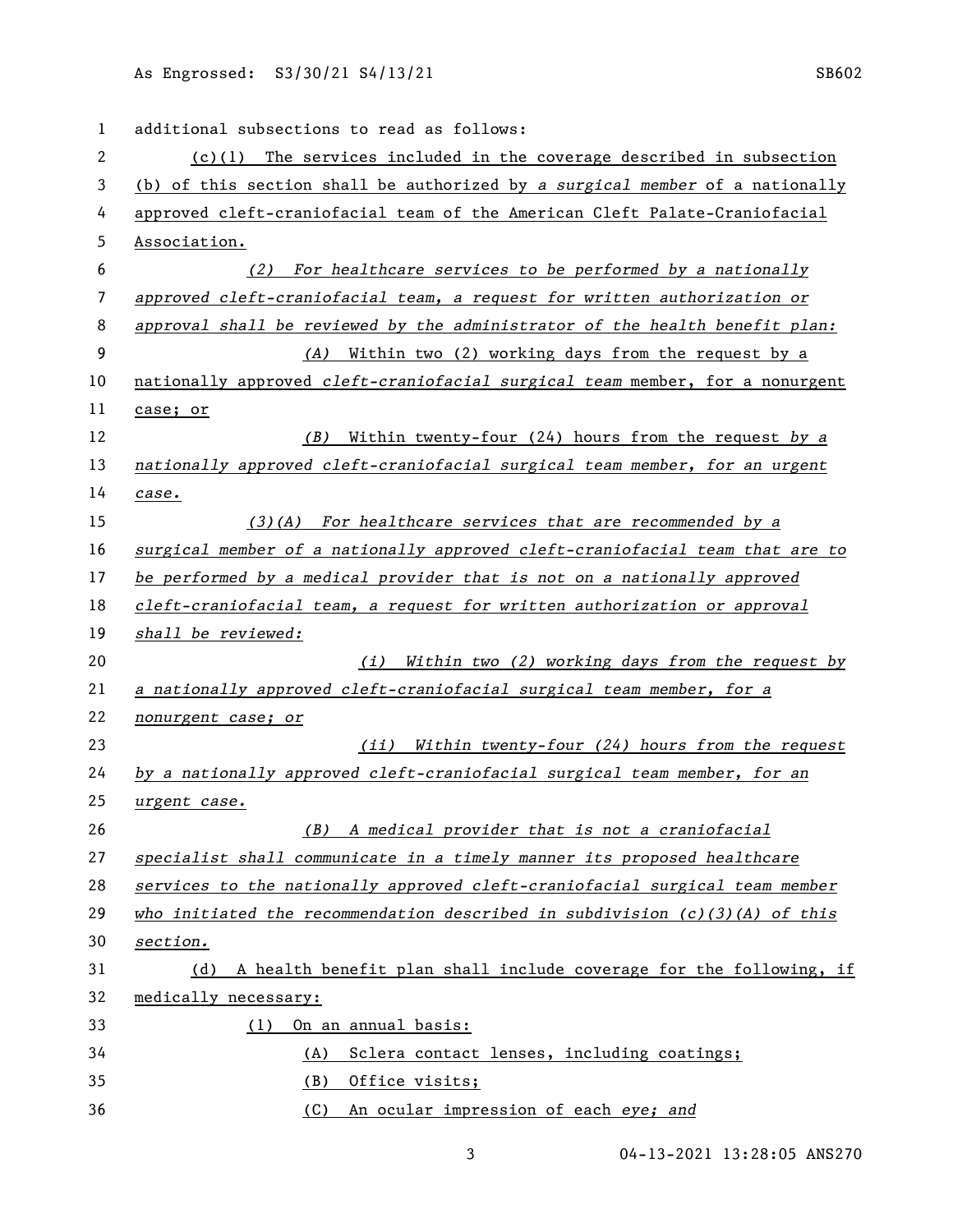| 1  | (D) Any additional tests or procedures that are medically                     |
|----|-------------------------------------------------------------------------------|
| 2  | necessary for a craniofacial patient;                                         |
| 3  | $(2)$ (A) Every two (2) years, two (2) hearing aids and two (2)               |
| 4  | hearing aid molds for each ear.                                               |
| 5  | As used in subdivision (d)(2)(A) of this section,<br>(B)                      |
| 6  | "hearing aids" includes behind the ear, in the ear, wearable bone             |
| 7  | conductions, surgically implanted bone conduction services, and cochlear      |
| 8  | implants; and                                                                 |
| 9  | Every four (4) years, a dehumidifier.<br>(3)                                  |
| 10 | $(e)(1)$ A nationally approved cleft-craniofacial team that is located        |
| 11 | in other states may provide the healthcare services, treatment, evaluation,   |
| 12 | authorizations, and review as described in this section.                      |
| 13 | (2) For healthcare services performed outside of this state                   |
| 14 | under this section, the insured or enrollee shall not be penalized for out-   |
| 15 | of-network charges subject to the terms and conditions of the health benefit  |
| 16 | plan.                                                                         |
| 17 |                                                                               |
| 18 | SECTION 7. Arkansas Code § 23-79-1503 is amended to read as follows:          |
| 19 | 23-79-1503. Rules - Report.                                                   |
| 20 | The State Insurance Department shall develop and promulgate rules<br>(a)      |
| 21 | for the implementation and administration of this subchapter.                 |
| 22 | The State and Public School Life and Health Insurance Board may<br>(b)        |
| 23 | develop and promulgate rules for the administration of this subchapter shall  |
| 24 | follow the rules promulgated by the department for administration of this     |
| 25 | subchapter for the plans providing health benefits to state and public school |
| 26 | employees under § 21-5-401 et seq.                                            |
| 27 | The department shall submit biannual reports to the Chair of the<br>(c)       |
| 28 | House Committee on Insurance and Commerce and the Chair of the Senate         |
| 29 | Committee on Insurance and Commerce.                                          |
| 30 |                                                                               |
| 31 | SECTION 8. EMERGENCY CLAUSE. It is found and determined by the                |
| 32 | General Assembly of the State of Arkansas that this state has a limited       |
| 33 | number of approved certified craniofacial specialists to review and treat     |
| 34 | individuals with craniofacial anomalies; that increasing healthcare coverage  |
| 35 | for craniofacial patients allows a nationally approved cleft-craniofacial     |
| 36 | team outside of this state to provide healthcare services for residents of    |

04-13-2021 13:28:05 ANS270